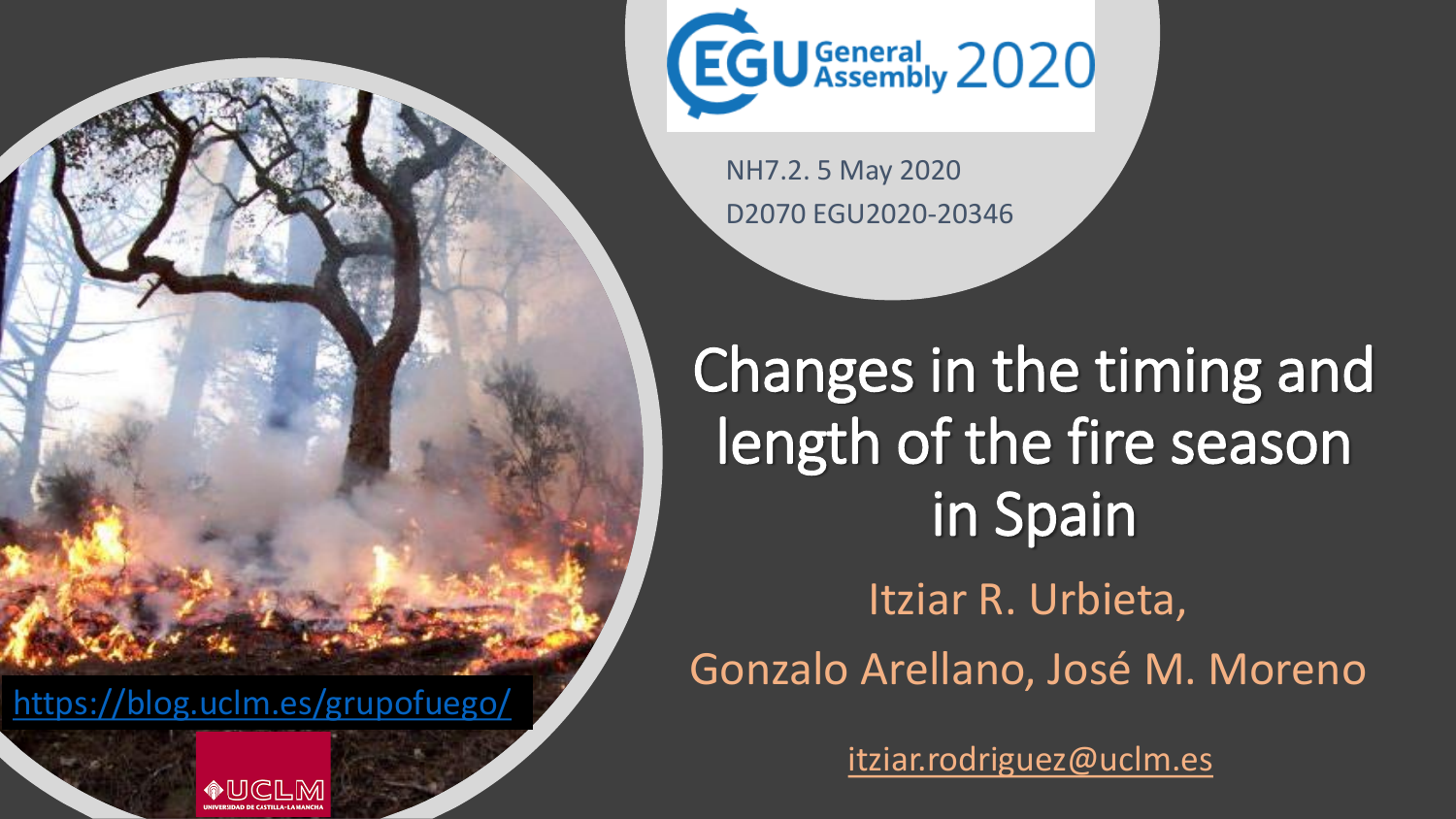



To study inter-annual variation in fire season peak, timing, and length in Spain (1980-2013) based on fire statistics of regions



### **Methods**

We studied annual time series of burned area by fitting GAMs (Generalized Additive Models) to establish  $\rightarrow$  the start, end and length of the fire season We applied trend analysis (Modified Mann-Kendall) to these parameters

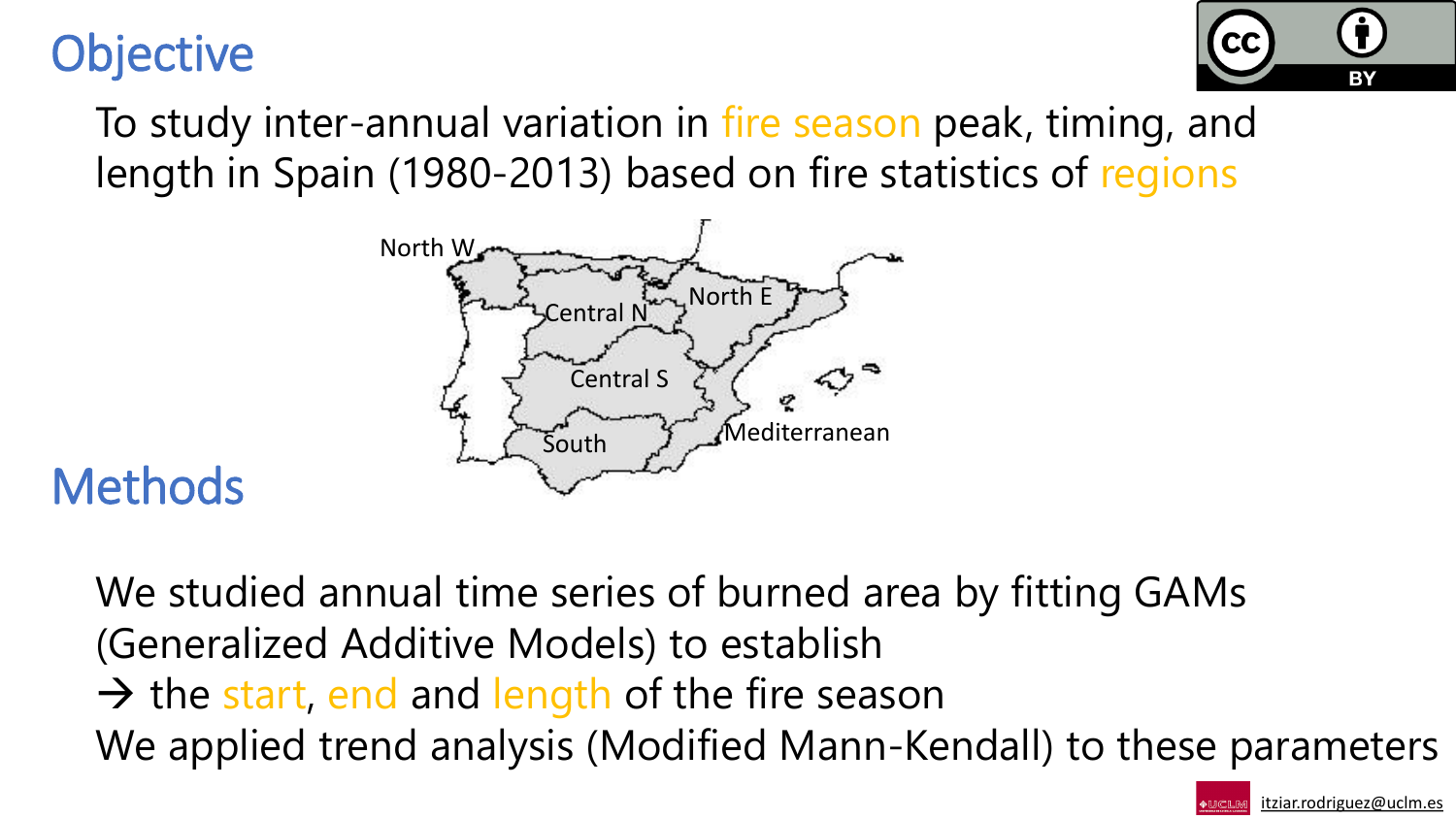### Fire Season definition



itziar.rodriguez@uclm.es

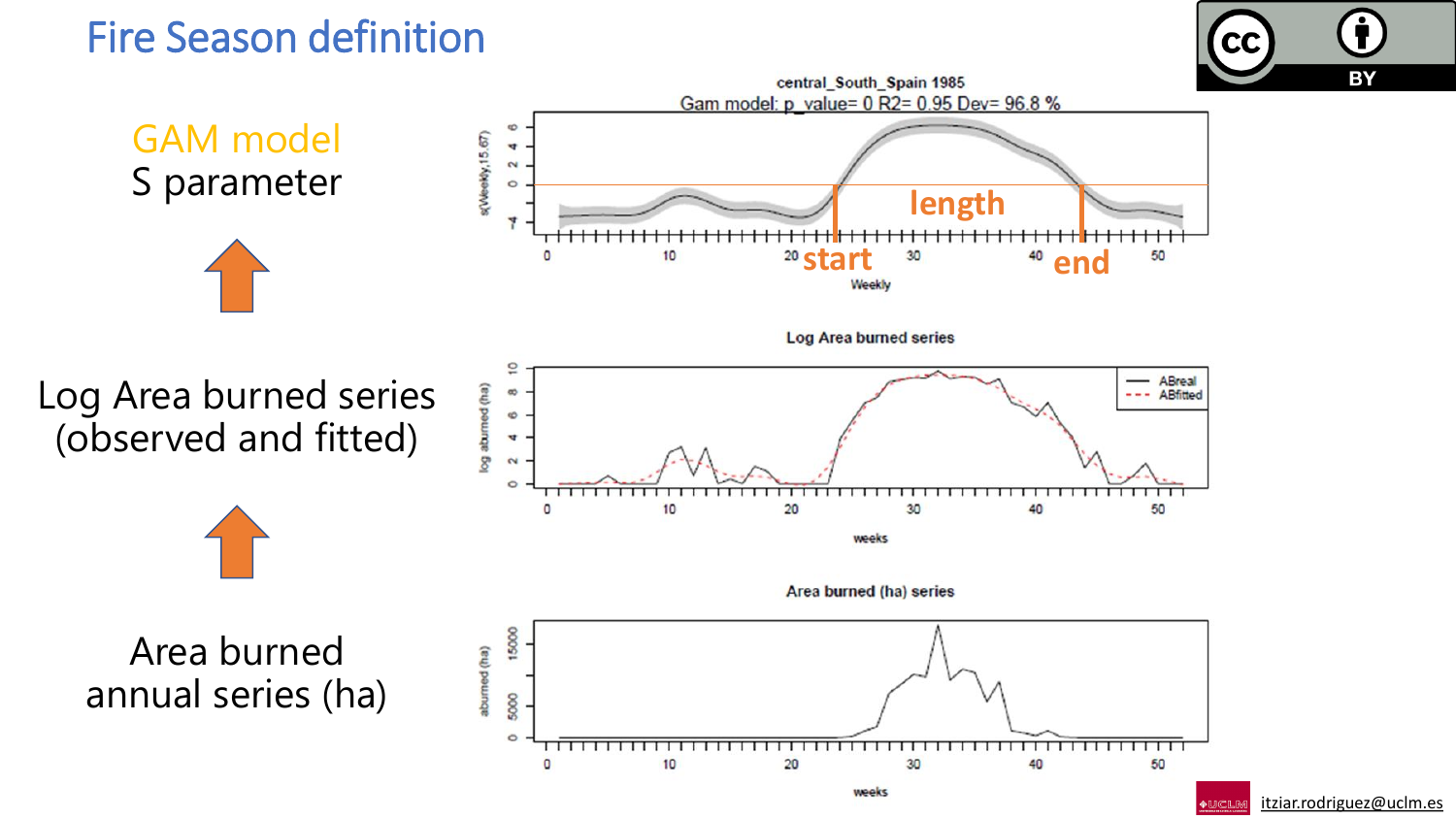



### Central South Spain

*Summer peak (start-end)*

*Summer peak length*



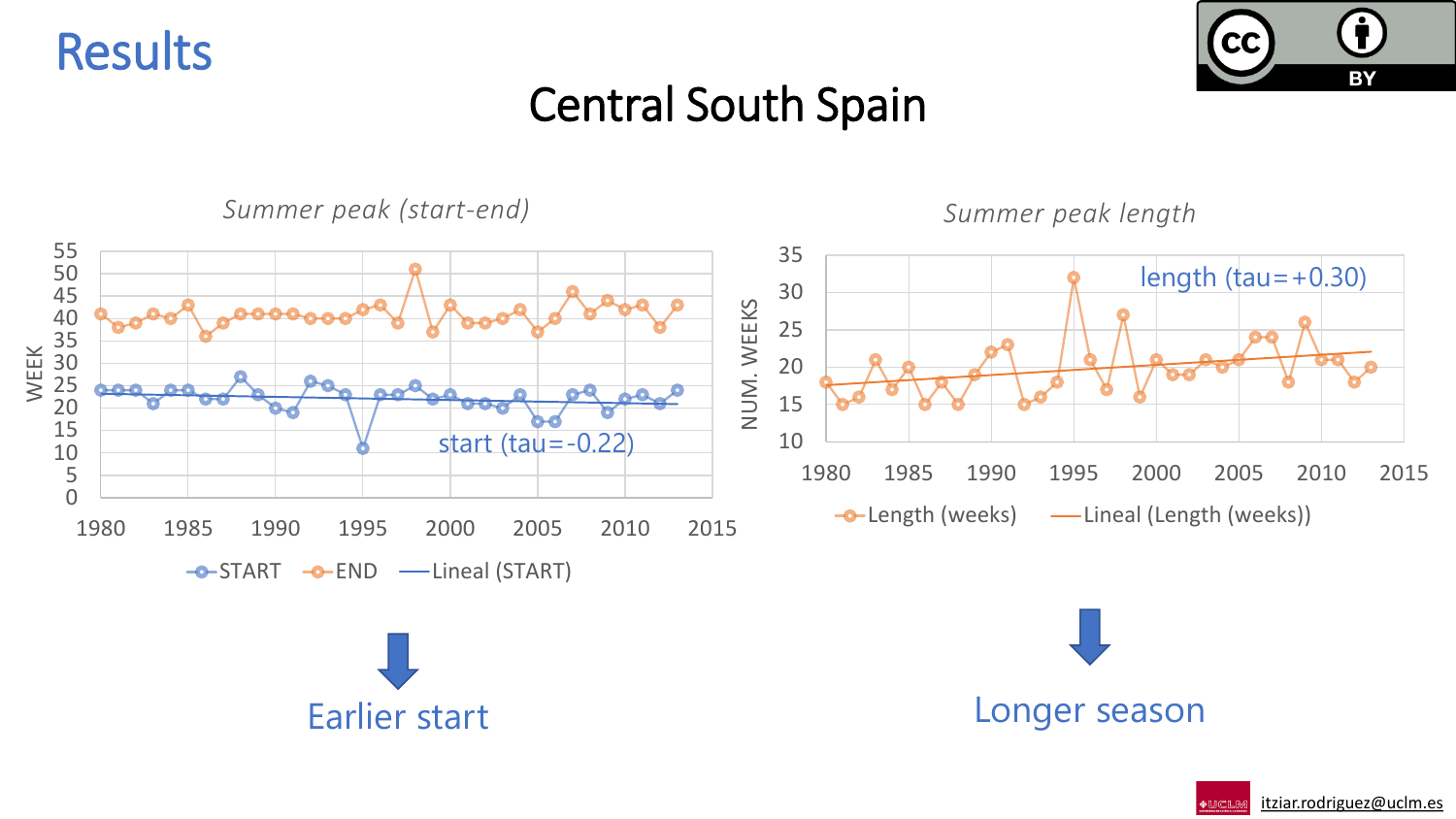





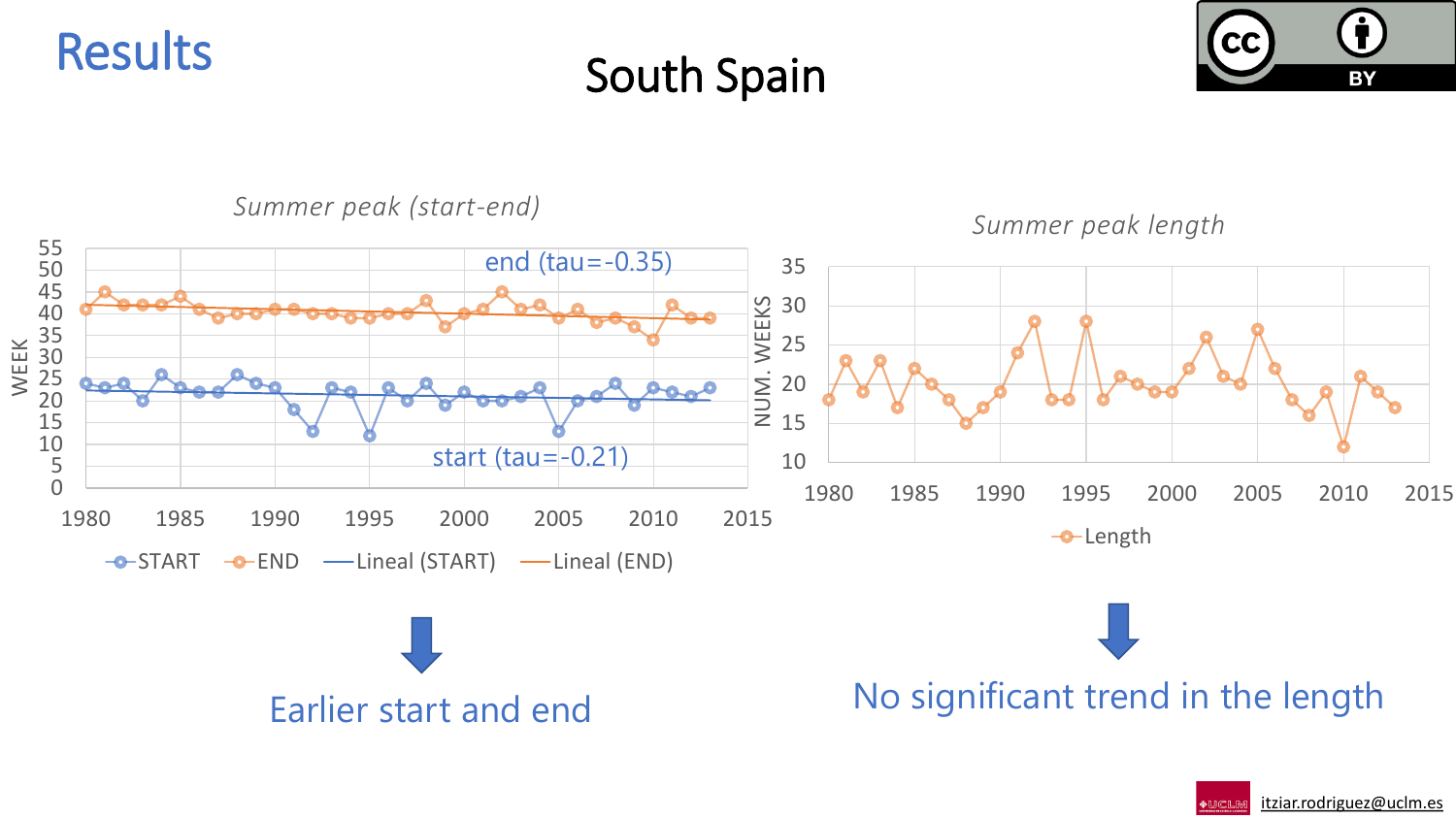



## Summary Regions

| <b>Regions</b>       | start           | end             | length          |
|----------------------|-----------------|-----------------|-----------------|
| <b>North West</b>    | n.s.            | n.s.            | n.s.            |
| <b>North East</b>    | n.s.            | n.s.            | - tau (shorter) |
| <b>Central North</b> | n.S.            | n.S.            | n.s.            |
| <b>Central South</b> | - tau (earlier) | n.s.            | + tau (longer)  |
| South                | - tau (earlier) | - tau (earlier) | n.S.            |
| Mediterranean        | - tau (earlier) | - tau (earlier) | n.s.            |

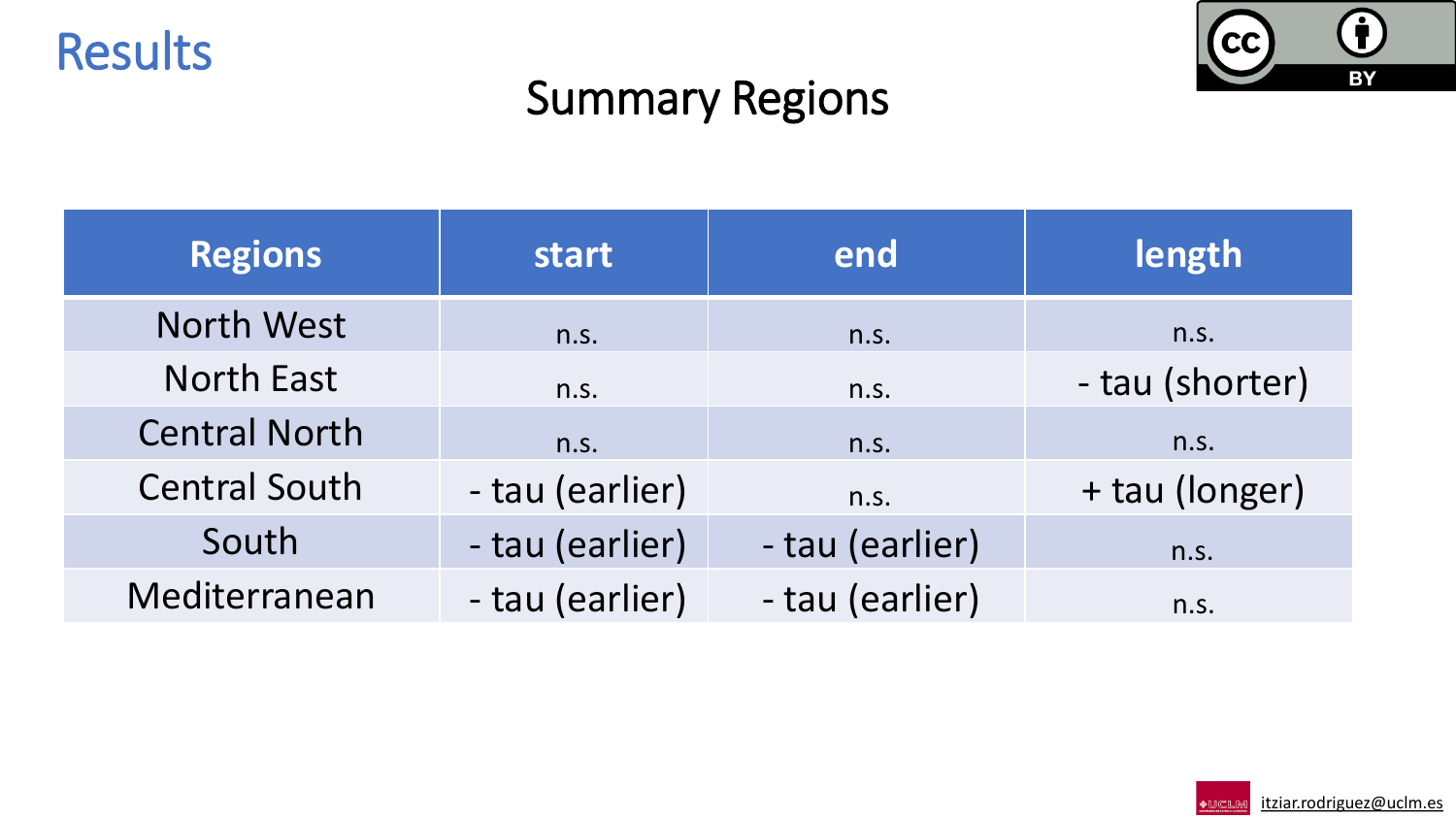# **Conclusions**

- 1. Trends are not general, and not aligned to an increase in fire seasonal severity.
- 2. Trends are being detected more in southern and Mediterranean regions than in northern ones.
- 3. The fire summer season is starting earlier but is also ending earlier.
- 4. No strong support for a longer fire season.